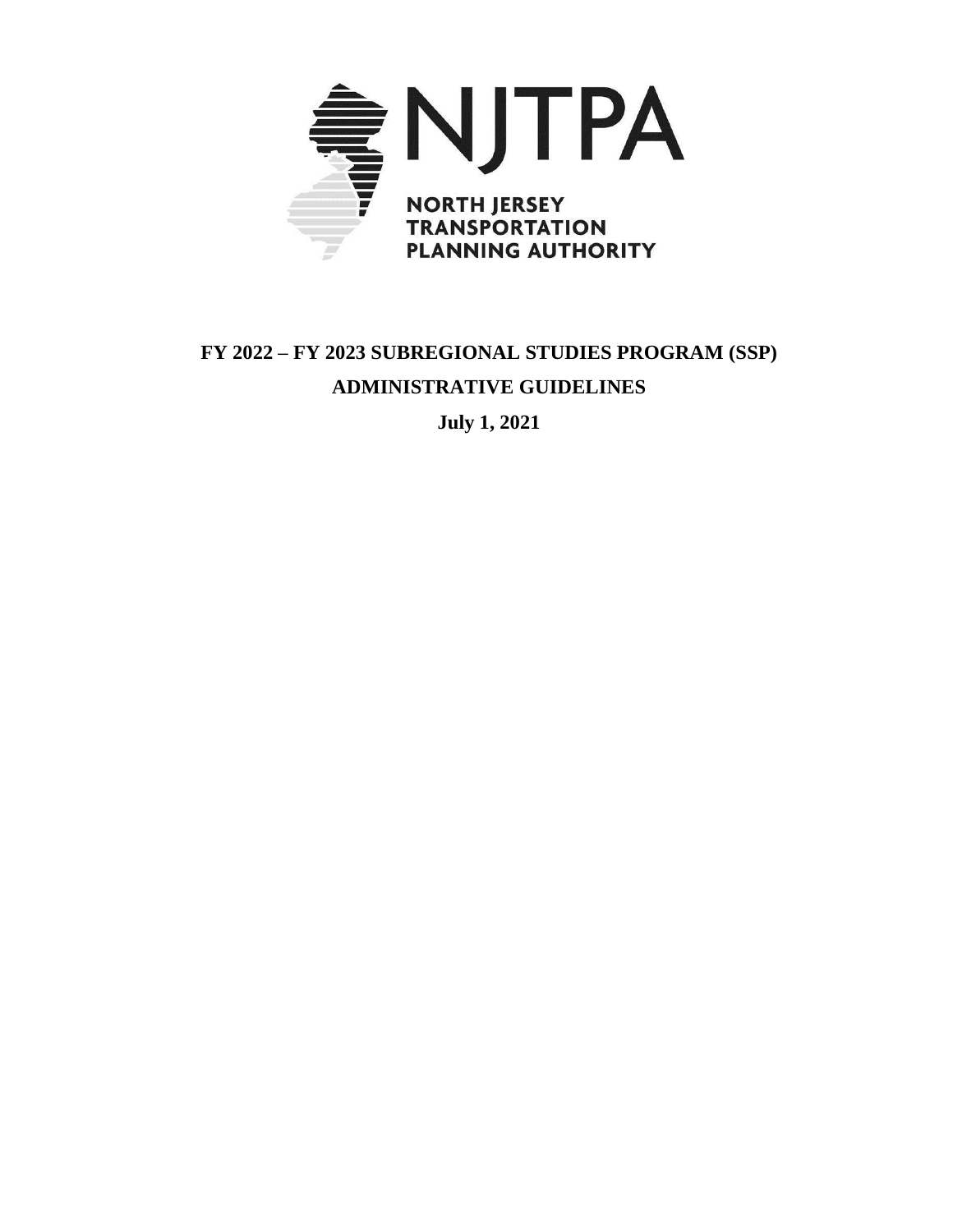As a federal grant program, the NJTPA is required to administer and oversee work conducted through the Subregional Studies Program (SSP) to ensure the efficient, effective, and appropriate use of federal funds. In addition, the SSP is a critical element of the NJTPA's continuous, cooperative, and comprehensive metropolitan planning process. Products developed through this program must address issues of significance to the entire region and must be consistent with plans at the state and regional level to ensure validity and implementation.

Subregional studies should progress through the following schedule and adhere to the following requirements:

#### **Grant Management Requirements**

Federal funding awarded for studies selected under this notice will be awarded through UPWP subcontract agreements and be made available to grantees on a reimbursable basis. **A subcontract cannot be issued to the subregion until all required Pre-Award information, including the subregion's annual audit, has been received and accepted and reviewed by the NJTPA**. The Pre-Award information required for this program is the same information that is required for the Subregional Transportation Planning (STP) pass-through program.

To be eligible for reimbursement, costs must be in accordance with 2 CFR Chapter I, Chapter II, Part 200, et al., Uniform Administrative Requirements, Cost Principles, and Audit Requirements for Federal Awards; the NJTPA's Subregional Pass-through Program Management and Administrative Procedures (which are included in the annual NJTPA STP Requirements and Allowable Expenses and attached as a separate document); NJTPA's Procedures [for Procurement of Professional Services;](https://www.njtpa.org/NJTPA/media/Documents/Get-Involved/RFPs/Common/EXHIBIT_-G-SubrecipientProcedForProfServices_Feb2018_rev.pdf) and the following additional grant management requirements for subregional studies.

- 1. *Quarterly Progress Reports*: At the end of each quarter, the subregional project manager must submit to the NJTPA, with their invoices, the products and status updates for work completed within the quarter, including a comparison of actual accomplishments to the objectives of the Federal award and reasons why established goals were not met, if appropriate. Reports must be based on tasks in the original proposal/scope of work and shall note any favorable significant developments or any major issues that may impact the study's delivery or materially impair the ability to meet the objective of the Federal award. The final quarterly report shall include a summary of highlights and key recommendations resulting from the completion of the study.
- 2. *Invoices, Supporting Documentation:* Please note that supporting documentation for all consultant expenses to be reimbursed under this program is required for both the prime and subconsultants. This includes and is not limited to:
	- a. Approved Timesheets and Certified Payroll Summary (A Certified Payroll Summary must provide the following information)
		- i. Name of Employee/Classification
		- ii. Date (Payroll period covered)
		- iii. Hours (by Task)
		- iv. Hourly Rate
		- v. Total Salary
		- vi. Executed certification of accuracy by authorized personnel.
	- b. Direct Expense Receipts
		- i. All direct expense receipts must be submitted with consultants' invoice. This includes but not limited to: Printing, Postage/Express Mail, Travel Vouchers (should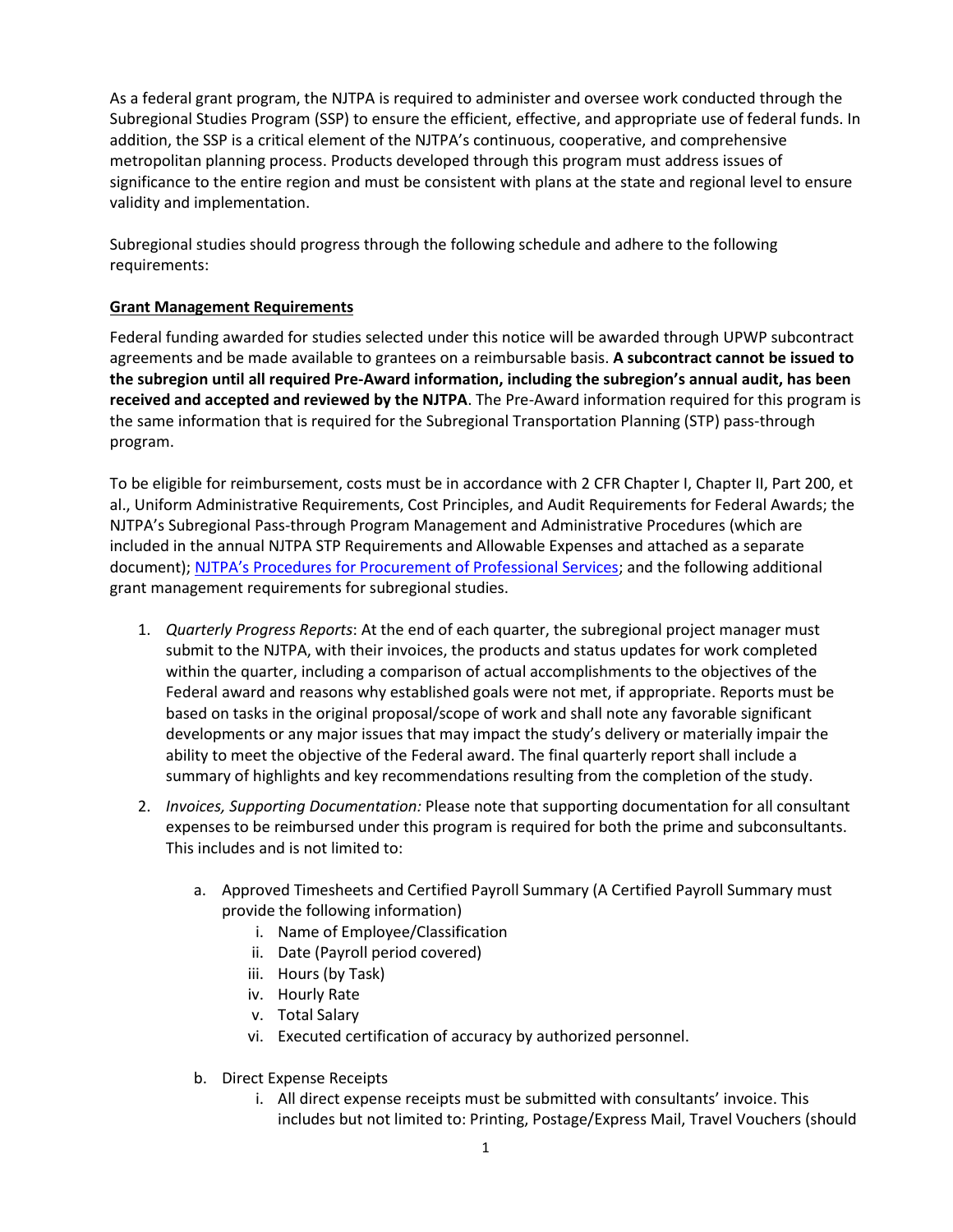detail destination and purpose of trip, and a web-generated mileage calculator) with toll, transit and parking receipts, detailed hotel and lodging receipts, detailed meal and incidental receipts, and all other direct expense receipts. All travel must adhere to federal travel regulations and per diems in effect during time of travel. (Information for current POV and Per Diem Rates can be found at [www.gsa.gov\)](http://www.gsa.gov/).

- c. Time and Effort
	- i. Summary/progress report that shows percent of study completed (overall and consultant effort, if applicable).
- 3. *DBE (Disadvantage Business Enterprise) or ESBE* (Emerging Small Business Enterprise) *Participation:* Consultant contracts, if and where included in a proposal's work program, are subject to Title 49, Part 26, Code of Federal Regulations (49 CFR 26) entitled "Participation by Disadvantaged Business Enterprises in Department of Transportation Financial Assistance Programs" and shall comply with the NJDOT's statewide DBE/ESBE participation goal in effect at the time of consultant solicitation. As subrecipients of USDOT funding, NJDOT, NJTPA and local agencies are required to comply with and enforce certain nondiscrimination requirements in the award and administration of USDOT assisted contracts and procurements, which includes taking necessary steps to ensure that DBE firms have the opportunity to participate in the projects. Such steps include the setting of goals to ensure DBE firms are considered by the proposing consultants and, when feasible, organizing the project schedule and task requirements to encourage participation in the contract by DBE firms. Local agencies should be fully aware of all of the subcontracting opportunities in their consultant contracts. This may also include consideration of proposed task activities that the recipients might otherwise contemplate performing with their own work forces and the availability of certified DBEs and ESBEs certified under the State of New Jersey's Unified Certification Program (the databases of certified DBEs and ESBEs can be found a[t http://njucp.dbesystem.com/](http://njucp.dbesystem.com/) and [http://www.state.nj.us/transportation/business/procurement/ProfServ/information.shtm\)](http://www.state.nj.us/transportation/business/procurement/ProfServ/information.shtm). Once the consultant contracts are awarded the subregions will be required to monitor the proposed DBE participation to ensure the proposed goal is maintained as the study progresses. If any subregion is unable to achieve this goal, a formal request to waive the DBE/ESBE goal for the SSP agreement must be provided in writing and presented to the NJTPA Executive Committee for approval. Central
- 4. *Study Initiation:* Upon approval by the NJTPA Board of Trustees, NJDOT and federal sponsors, FY 2022 – FY 2023 studies will be authorized to begin July 1, 2021. The performance schedule under the SSP's subcontract shall begin on July 1, 2021 and shall end on June 30, 2023. Costs incurred prior to or after these dates will not be reimbursable or credited to the local match share under the federal grant.

Staff must be made aware of any concerns about not obtaining the goal, immediately.

- *5. Preliminary Meeting with NJTPA:* The subregion's project manager shall meet with the NJTPA Central Staff who will be involved on the study, before the consultant or subregional staff commence work in order to discuss program requirements, review the project scope of work, and address any questions.
- 6. *Adherence to the SSP Study Schedule*: The NJTPA requires that subregions adhere to the established study schedule and report progress in meeting the schedule in the quarterly reports. Subregions must immediately notify the NJTPA of any actual or potential condition that is delaying or threatens to delay the timely performance of the contract. NJTPA staff is available to assist where needed to ensure that the schedule is maintained. When a study misses a milestone or falls a month behind schedule, the NJTPA will work with the subregion to secure a corrective action plan from the Consultant (or subregional staff if not a consultant supported effort). The NJTPA will provide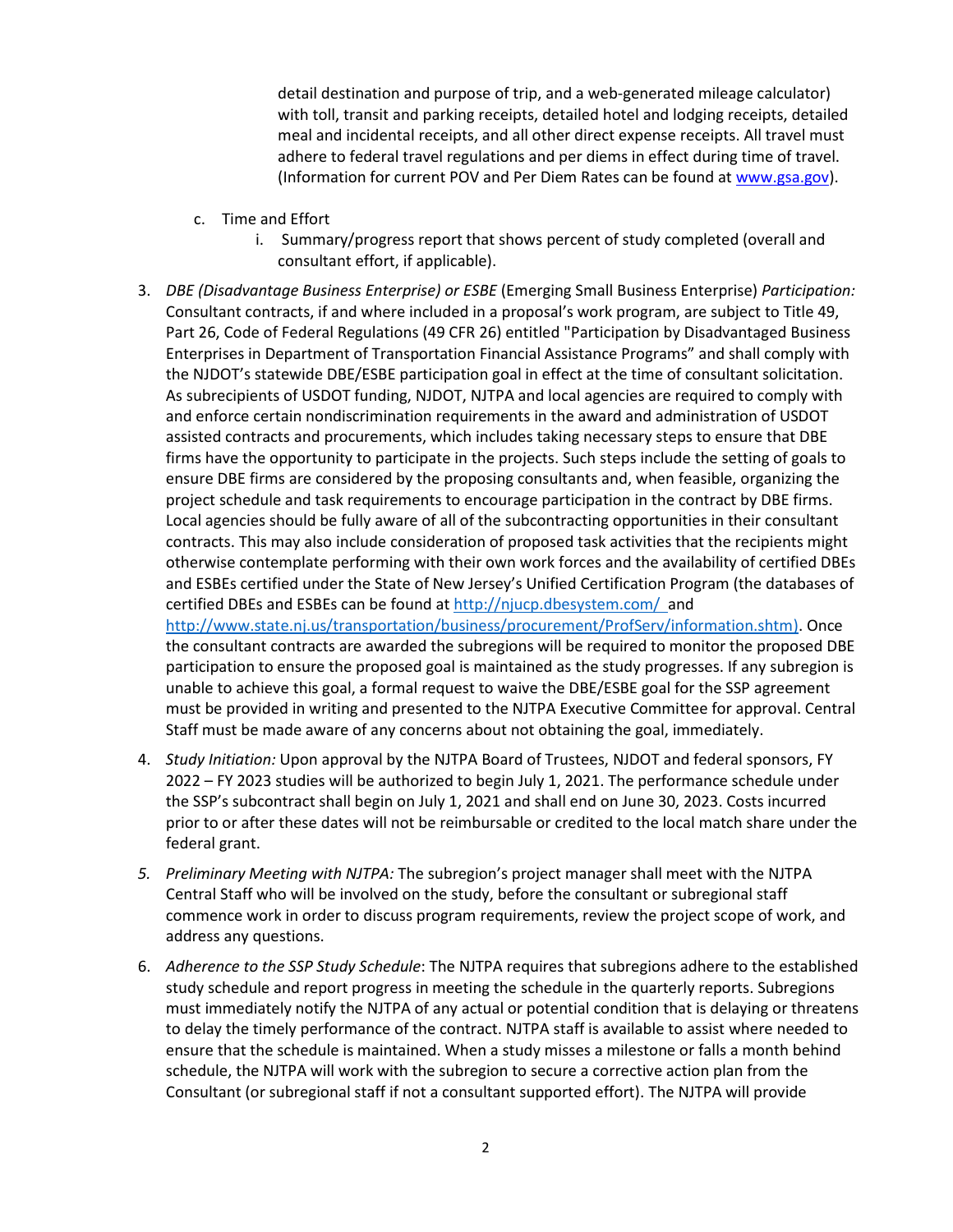additional oversight for the project and interim progress status reports may be required from the subregions until the problem is satisfactorily resolved.

7. *Final Invoice and Local Match requirement:* All reconciled final reports, products, invoices with final release clause and supporting documentation are due by 5:00 PM on July 24, 2023. Deliverables are not considered Final, and the final invoice will not be paid, until all NJTPA edits and comments are reconciled. There is a 20 percent local match requirement for the Subregional Studies Program. Subregions will only be reimbursed for 80 percent of the study's total actual expenses. The NJTPA will distribute the reimbursement by providing 80 percent of all total expenses, which includes the invoicing of staff and consultant time. If only federal dollars are assumed for consultant costs and the match is to be met by staff time, and if the total actual staff hours for the study are lower than projected, then the subregion will not be reimbursed for the full amount of their consultant costs.

#### **Consultant Procurement**

- 8. *Development of Requests for Proposals:* The subregions must use their own documented procurement procedures that reflect applicable State and local laws and regulations, provided that the procurements conform to applicable Federal law and the standards identified in 2 CFR 200, and the NJTPA procurement policies for professional services. The NJTPA's detailed requirements and applicable checklists for Procurement of Professional Services, including the development of RFPs and current DBE/ESBE participation goal, can be found on the NJTPA's RFP webpage at: [http://www.njtpa.org/Get-Involved/RFPs/RFP-RFQ/Procurement-Guidance.aspx.](http://www.njtpa.org/Get-Involved/RFPs/RFP-RFQ/Procurement-Guidance.aspx) The RFP should reflect the Scope of Work contained in the NJTPA FY 2022 UPWP.
- 9. *Request for Proposals:* **The RFP may not be issued until NJTPA staff has approved the content.** The NJTPA estimates that it can take up to eight weeks to review draft RFPs. Exact timeframes will vary due to the completeness of the draft RFP submitted, timing of the submission, and the subregion's internal review and response process. NJTPA encourages subregional project managers to assemble and submit the draft RFP for review prior to the start of FY 2022. To assist consultants in developing proposals, the RFP should identify all tasks and subtasks, deliverables, and a realistic time frame for the study to be completed, incorporating the NJTPA and selection committee review and comment process outlined below in Item 10. In addition to the public advertisement process checklist described in the NJTPA Procedures for Procurement of Professional Services link referenced above in item 8, the RFP shall be advertised on the subregion's website (where possible) and on the NJTPA website. The subregion must provide NJTPA with the final version of the RFP in PDF format.
- 10. *Consultant Selection*: Consultant services must be obtained through maximum free and open competition; the study specifications must be clear and unrestrictive; and the selection process should be competitive. Subregions must develop a Consultant Selection Committee, comprised of a minimum of three people, one of which must include the NJTPA Project Manager and, where applicable, may include at least one other representative from the Steering Committee or Technical Advisory Committee (such as NJ TRANSIT, NJDOT, etc.). Prior to publicly distributing the RFP, the NJTPA may recommend the Consultant Selection Committee have an opportunity to review and comment on the RFP (allow a minimum of two weeks for their review), along with the criteria that will be used by the committee for the evaluation of each proposal. Once the proposals are received by the subregional project manager, they should be distributed to the committee for evaluation (allow a minimum of two (2) weeks for proposal scoring - additional if interviews are held). This requirement must be built into the overall study schedule.
- 11. *Consultant Interviews (if applicable):* It is highly recommended that interviews are held with the three highest scoring consultant team(s) prior to selecting a team. Interviews typically consist of a 15-minute presentation by the proposed consultant project manager followed by 15 minutes of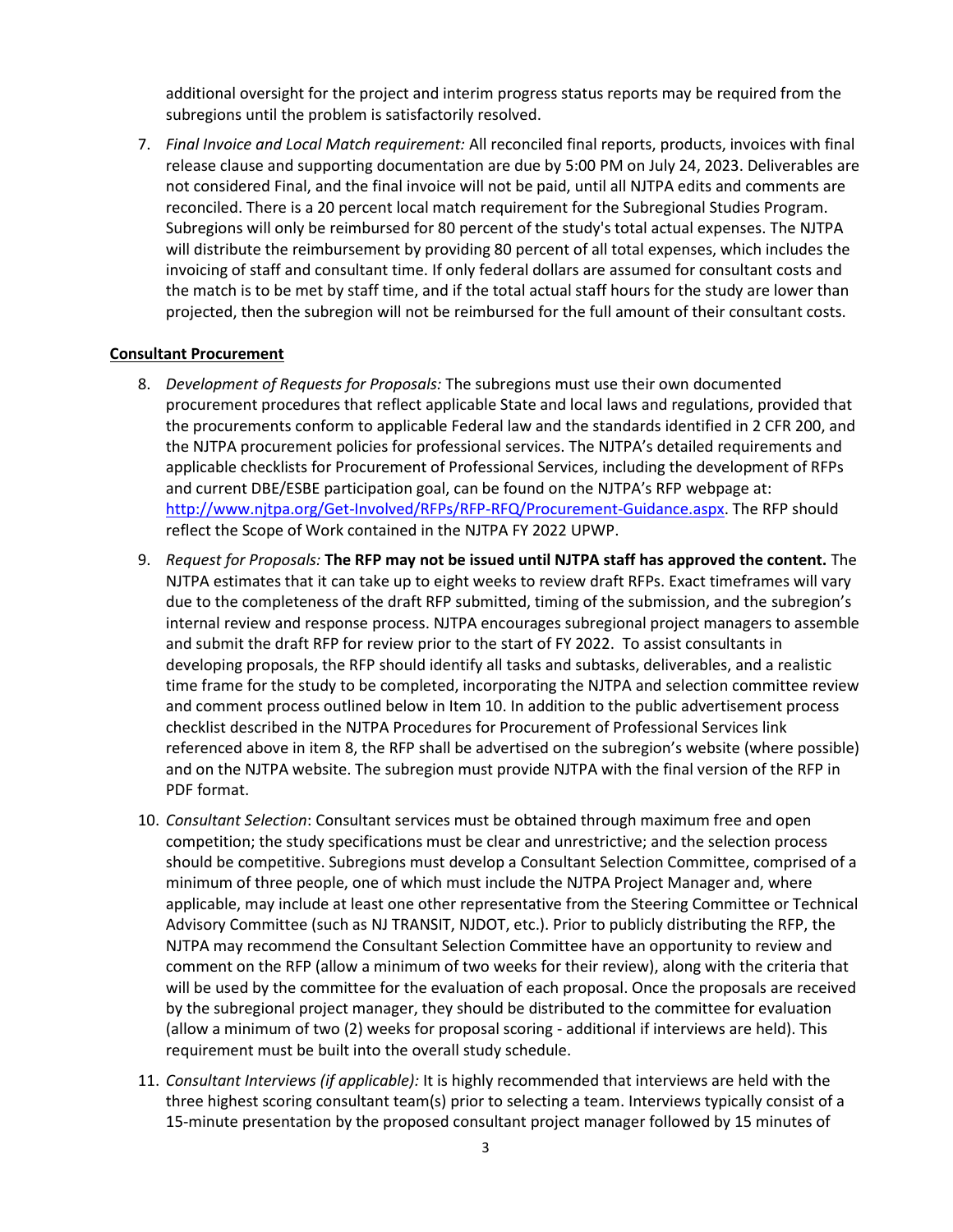questions from the consultant selection committee. It is also recommended that key members of the proposed study team, including representatives of proposed subconsultants, are present.

- 12. *Consultant Selection Report and Recommendation:* The subregion should follow their own procurement procedures as it relates to consultant recommendation and award. The NJTPA recommends that once a consultant is selected by the Consultant Selection Committee and a final scope of work agreed upon, the subregional project manager shall prepare a selection report or memorandum documenting the rational for the Consultant Selection Committee's recommendation for award. NJTPA can provide guidance on what to include in the memo upon request. A decision to select the recommended consultant shall be made by the subregion's agency head or designated selection authority.
- 13. *Award of Consultant Contract:* Contracts shall not be awarded to consultants until the NJTPA has issued a Letter to Incur Costs to the subregion for their Subregional Studies Program subcontract, which is contingent upon federal and NJDOT approval of the NJTPA's FY 2022 UPWP and submission of Pre-Award information.
- 14. *Contract Duration:* The consultant contract must be completed by June 30, 2023, which is the last day to incur costs. Therefore, to meet this deadline, the final report must be submitted by May 31, 2023. This allows sufficient time for finalization of the report and to address any remaining issues prior to the grant deadline.
- 15. *Quality Control/Assurance:* The subregions must maintain oversight to ensure that their consultant performs in accordance with the terms, conditions and specifications of their contracts. The Consultant Project Manager and the Subregional Project Manager should coordinate frequently to ensure that interim and final deliverables and other products for dissemination to the public or stakeholders are of the highest quality. All written and graphic materials should be reviewed by the consultant before delivery to the subregion for accuracy, clarity, spelling, and grammar. The Subregional Project Manager should return products to the consultant for revision, if necessary. The Subregional Project Manager, in turn, should review consultant products before disseminating them to Technical Advisory Committee members, NJTPA, or the public. The Subregional Project Manager is responsible for the successful completion of the study. The NJTPA is available to provide support as requested.
- 16. *Press Releases*: The NJTPA welcomes any opportunity to increase public awareness of our various metropolitan planning activities. The Subregional Project Manager shall coordinate any announcement/advertisement of study milestones, such as the study's kick-off, public meeting, or public comment period, with the NJTPA Project Manager. The NJTPA Outreach Division can assist in developing a press release and can advertise events through our traditional and social media outlets, such as our Twitter or Facebook page. The NJTPA requires any press releases developed by a subregion concerning an NJTPA-funded study be shared with the NJTPA Project Manager a minimum of five (5) days in advance of release.

#### *Development and Approval of Study Deliverables*

17. *Interim Study Deliverables:* In addition to the final study deliverables, the work plans for the Subregional Studies should provide for interim deliverables, such as the table of contents for the final report, technical memoranda or preliminary drafts of the final technical report's chapters as the study develops. Interim deliverables should be spaced appropriately throughout the duration of the study to facilitate project management and oversight, and to identify and address gaps and/or challenges to the successful completion of the study as they arise. The subregion retains the right to delay/refuse payment to the consultant should they be dissatisfied with inferior or unacceptable work products, especially products that have not undergone a thorough quality control/quality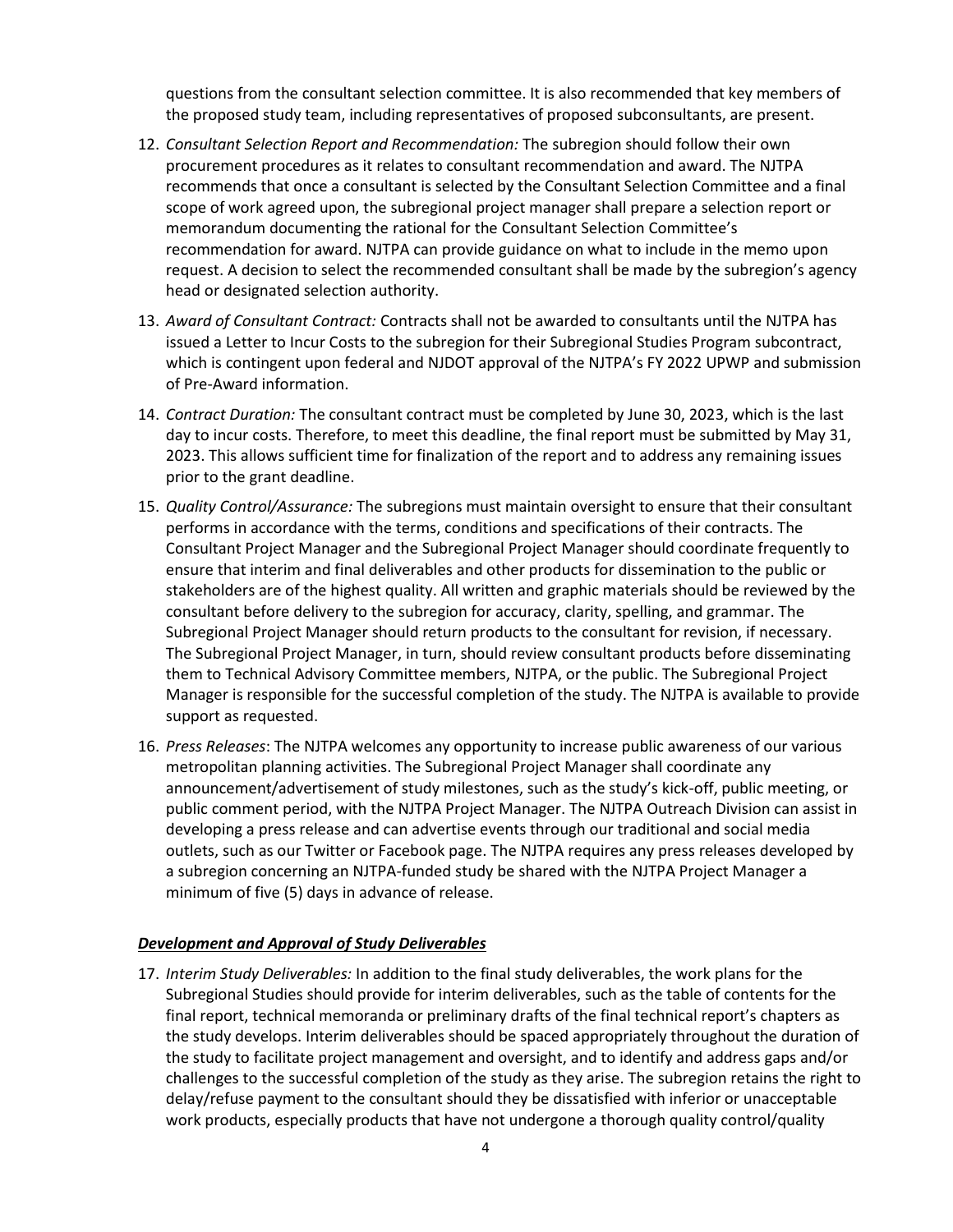assurance process that includes grammar and spell-checking and verification of facts/statistics. The NJTPA should be notified as early as possible if this type of problem arises.

- 18. *Review of Study Deliverables and Required Deliverable Format for Written/Text Deliverables:* All meeting and outreach materials presented the SAC/TAC or public (e.g. meeting agendas, flyers, handouts, display boards, PowerPoint) must be provided in Microsoft Word or other editable format to the NJTPA for review and comment at least two (2) weeks prior to their presentation or release. All draft study deliverables must be provided in Microsoft Word or other editable format to the NJTPA for review and comment at least two (2) weeks prior to their release to the public.
- 19. *NJTPA Review Process:* All written and graphic products produced by the consultant must be approved by the Subregional Project Manager and the NJTPA Project Manager. Products of an inhouse effort also must be reviewed by NJTPA staff. NJTPA staff will provide specific comments through the Track Changes function in Word with additional comments through e-mail. NJTPA staff strive to review and provide consolidated comments on technical memorandum within a two-week timeframe. This is not always feasible, but it is a goal. Final deliverables require additional review time. NJTPA will work with subregions to discuss and address all comments. This is required for all deliverables.
- 20. *Required Deliverable Format for GIS/Mapping:* GIS (interim and final) datasets and mapping applications are required to be developed and submitted using the metadata standards and file nomenclature documentation procedures described in the NJTPA's EGIS User Manual, specifically Appendix U3 – EGIS Quality Assurance Program. This manual can be found at [http://www.njtpa.org/Data-Maps/Maps-GIS-Data/Enterprise-GIS.aspx.](http://www.njtpa.org/Data-Maps/Maps-GIS-Data/Enterprise-GIS.aspx) These standards are established to assist in the interagency sharing process and to create consistency in the data products published by NJTPA. For any technical questions relating to the NJTPA EGIS standards, please contact Gabrielle Fausel at gfausel@njtpa.org and copy the NJTPA Project Manager.
- 21. *Funding Streams:* Due to the uncertainty of whether current funding programs will be continued, studies should not identify specific funding programs to be pursued to implement recommendations. It is best to mention common grant programs with potential suitability as resources, or simply identify that local, state and/or federal funding streams will be pursued. Subregions are encouraged to explore multiple funding sources for projects, including local, state, federal and public-private partnerships.

#### **Study Conclusion/Closeout Procedures**

- 22. *Delivery of Draft Report to Steering Advisory Committee or Technical Advisory Committee (SAC or TAC) for Review:* The recommended milestone for delivery of all drafts of the deliverables to the members of the SAC or TAC for their review is March 17, 2023. The subregion should have approved these deliverables prior to their dissemination to the SAC or TAC. The NJTPA project manager may receive the draft documents for review concurrent with the SAC or TAC.
- 23. *Final Meeting of the Steering Advisory Committee Review or Technical Advisory Committee (SAC or TAC):* The recommended milestone for the final SAC or TAC meeting is March 17, 2023, at which presentation and discussion of the draft study report should occur, to allow time for revisions based on SAC or TAC feedback.
- 24. *Develop Final Report, Abstract, Executive Summary, PowerPoint presentation and GIS Files:* All draft final deliverables, reflecting all SAC, TAC, stakeholder and/or public input, are requested to be submitted to the NJTPA for final review and comment by April 28, 2023. All written reports should follow the guidance provided in the Guidelines for Preparation of NJTPA Reports and Studies report. Due to the number of studies that conclude concurrently, allow two to four weeks for NJTPA review and comment on the Draft Final Report. The Abstract, Executive Summary and PowerPoint should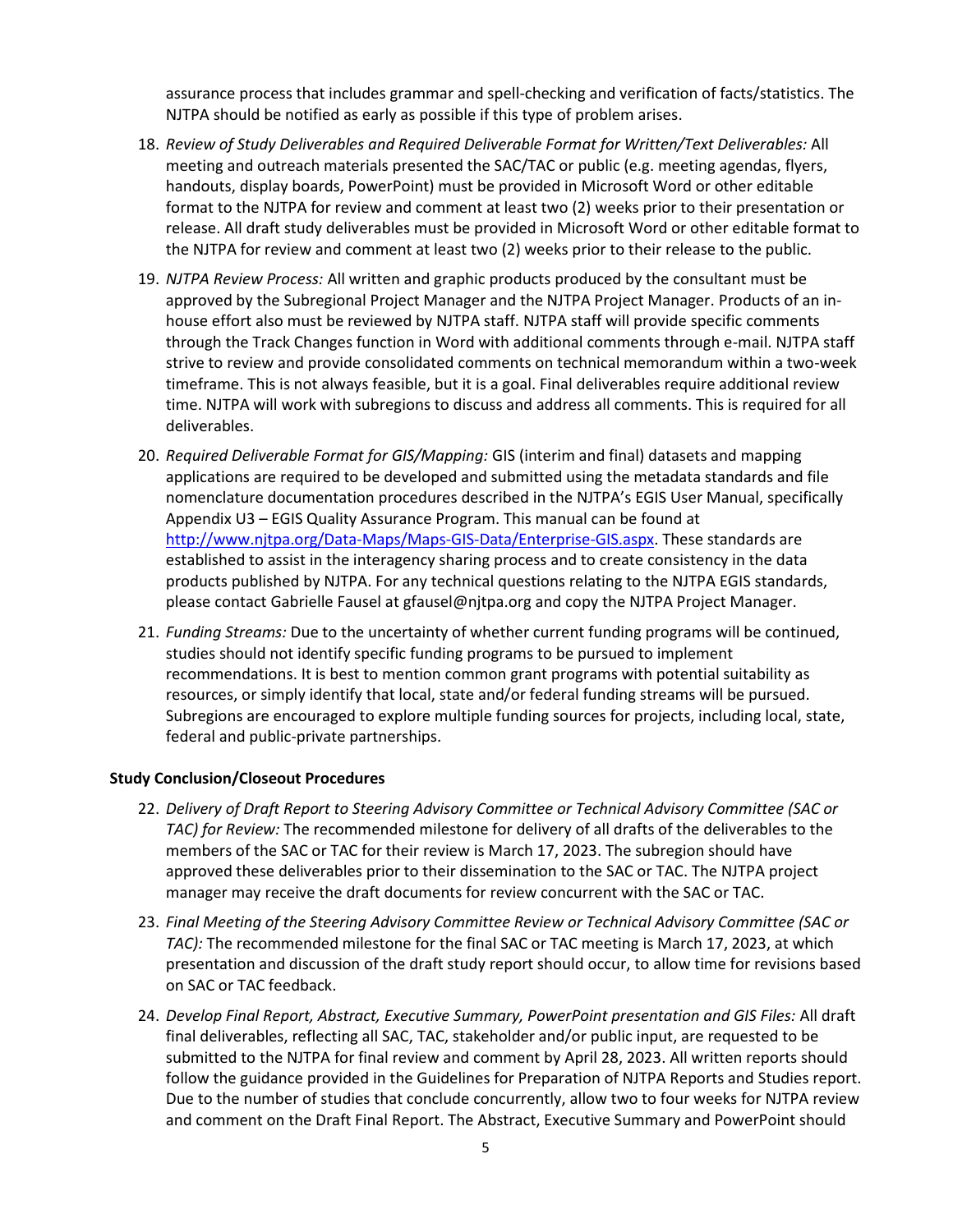adhere to the following guidance: The primary audience for the abstract is technical professionals. The abstract should briefly and objectively encapsulate the study methodology and need not include specific study recommendations. The Abstract should NOT be repeated in the executive summary. The primary audience for the Executive Summary includes elected officials and the general public. The Executive Summary should begin with a brief section highlighting the major findings or recommendations of the report. This does not necessarily have to be very detailed, but it should quickly let the reader know why this report matters and the key takeaways. Next, it should briefly outline the study's scope of work, the regional significance of this study, stakeholders, public outreach, methodology, relevant data, and summarize study findings, final recommendations and next steps. The PowerPoint presentation should follow the same organizational structure as the Executive Summary, avoid overly wordy slides, and be accompanied by a written script or talking points that may be in the slide notes. All images used in PowerPoint presentation must be of print quality (minimum of 300 dpi at final image size) and provided in electronic form with the final deliverables.

- *25. Submit the Final Reconciled Report to NJTPA: Include on the report cover the NJTPA Logo and a disclaimer statement on the inside cover or the title page of any published report concerning this study. Also, submit GIS files (if applicable), Abstract, Executive Summary, and PowerPoint presentation. The final report, reflecting all reconciled revisions, is due by May 31, 2023.*
- 26. *PRIME data entry*: All study findings must be entered into PRIME, the NJTPA's planning information management system containing the final reports and specific findings of all SSP (and other planning) studies. It is the subregional project manager's responsibility to enter study recommendations into PRIME (sometime following the end of the study); however, the subregional project manager may anticipate the need for consultant support for this in the request for proposals. The subregion or consultant will incorporate all study findings, including map features, document attachments and data entries into PRIME per the system's requirements. Full information about PRIME, including PRIME *Quick Start Guide*, Introductory and How-To Videos, FAQs, Glossary and the full *PRIME User Guide* are available a[t www.njtpa.org/PRIME.](http://www.njtpa.org/PRIME)
- 27. *Problem Statements:* Studies that recommend improvements on State roadways may consider submitting a NJDOT Problem Statement to NJDOT. The NJTPA can assist with the preparation of NJDOT Problem Statements and identifying other potential paths for project development.
- *28. Final Report Copies*: After final review by NJTPA, please submit to NJTPA two (2) hard copies of all final deliverables, as well as, two (2) electronic copies on CDs (submitted on two separate CDs) of the study's final technical reports and products, including the final report, GIS files (if any), the Abstract, Executive Summary and PowerPoint. These deliverables are required for final submission on **June 30, 2023**. Deliverables are not *considered final, and the final invoice will not be paid, until NJTPA edits and comments are reconciled.*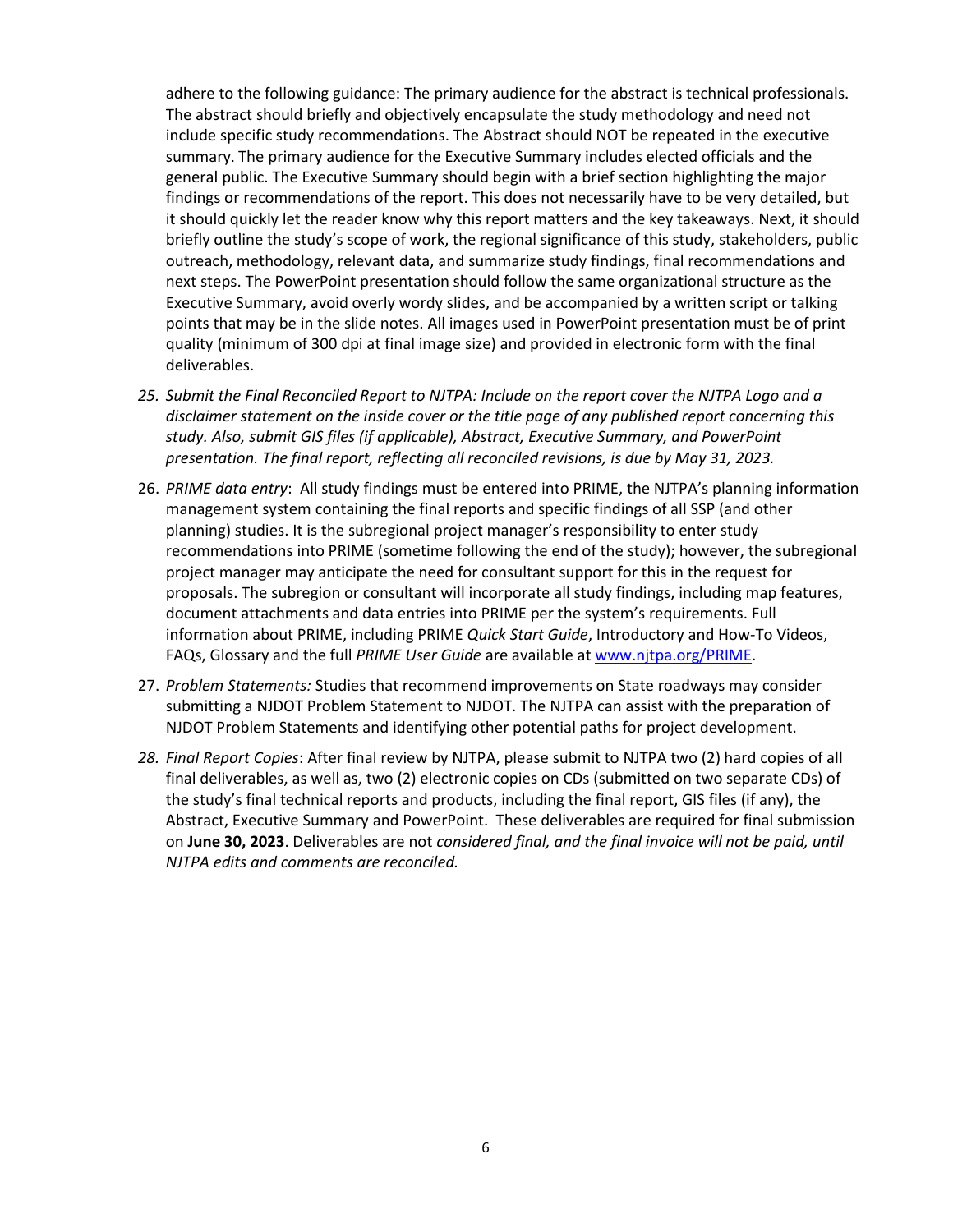**QUARTERLY REPORTING EXHIBITS**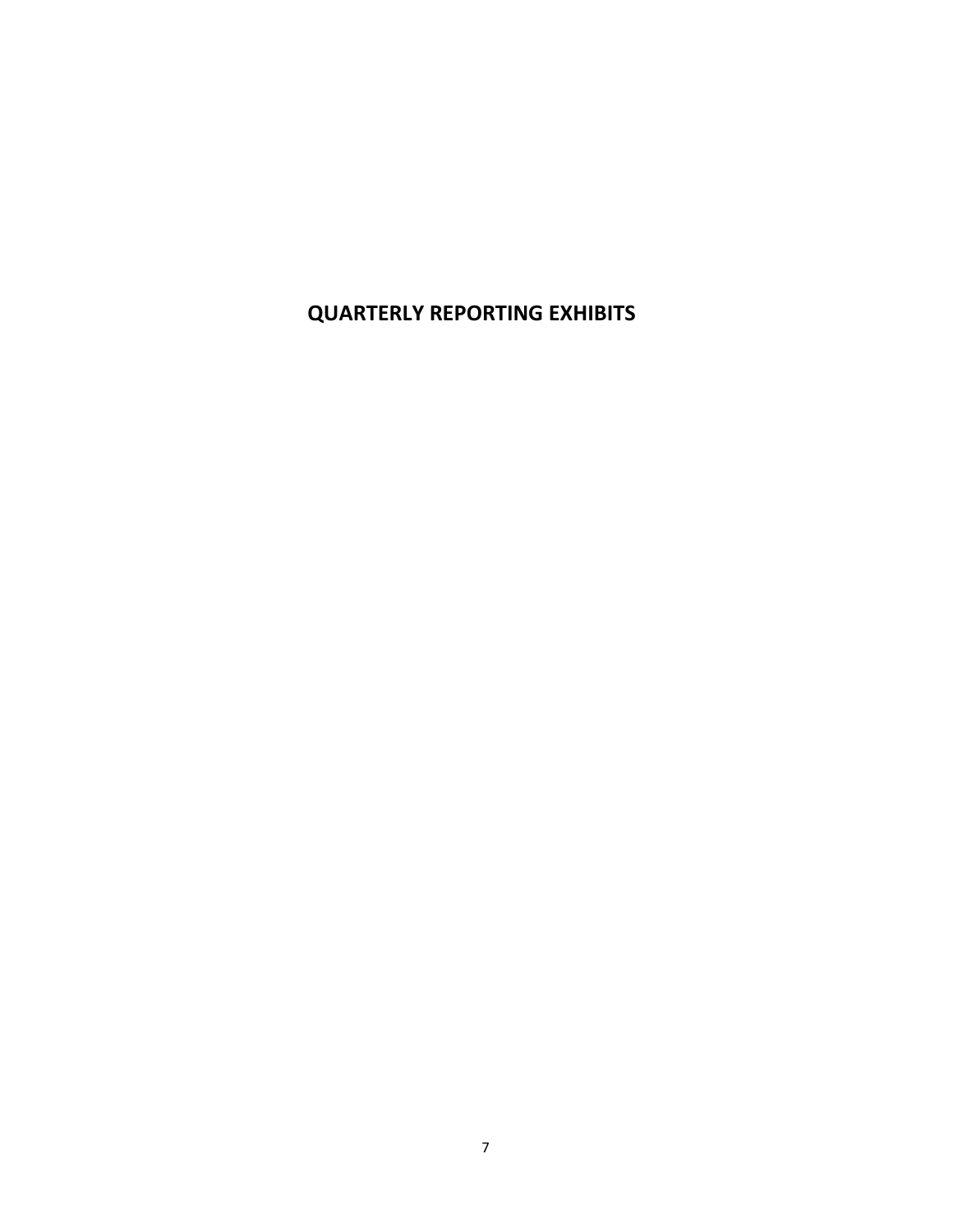## **Sample Subregional Studies Program Quarterly Progress Report**

a l

| FY 2022 - FY 2023 SUBREGIONAL STUDIES PROGRAM<br><b>QUARTERLY PROGRESS REPORT</b>                                                                                                                              |                                                     |                                     |                                          |                             |  |  |
|----------------------------------------------------------------------------------------------------------------------------------------------------------------------------------------------------------------|-----------------------------------------------------|-------------------------------------|------------------------------------------|-----------------------------|--|--|
| All text in RED must be updated.                                                                                                                                                                               |                                                     |                                     |                                          |                             |  |  |
| All dates in BLACK are NJTPA deadlines.                                                                                                                                                                        |                                                     |                                     |                                          |                             |  |  |
| [SUBREGION]                                                                                                                                                                                                    |                                                     |                                     |                                          |                             |  |  |
| [STUDY TITLE/NAME OF STUDY]                                                                                                                                                                                    |                                                     |                                     |                                          |                             |  |  |
| <b>Reporting Period</b>                                                                                                                                                                                        | Quarter xx (Month xx, 202x - Month xx, 202x)        |                                     |                                          |                             |  |  |
| <b>Project Manager</b>                                                                                                                                                                                         | [Subregional Project Manager]                       |                                     |                                          |                             |  |  |
| In-House and/or Consultant Effort                                                                                                                                                                              |                                                     | [In-house and/or Consultant Effort] |                                          |                             |  |  |
| <b>Consultant DBE/ESBE Goal</b>                                                                                                                                                                                | [Goal % or N.A. if no consultant]                   |                                     |                                          |                             |  |  |
| <b>Budget Status Report</b>                                                                                                                                                                                    |                                                     |                                     |                                          |                             |  |  |
| <b>Total Budget</b><br>(including local match)                                                                                                                                                                 | <b>Amount</b><br><b>Authorized</b>                  |                                     | <b>Amount</b><br><b>Expended to Date</b> | % Expended to Date          |  |  |
| <b>Federal</b>                                                                                                                                                                                                 | \$                                                  | \$                                  |                                          |                             |  |  |
| <b>Local Match</b>                                                                                                                                                                                             | \$                                                  | \$                                  |                                          |                             |  |  |
| <b>Total Budget</b>                                                                                                                                                                                            | \$                                                  | \$                                  | ## %                                     |                             |  |  |
| <b>DBE Participation</b>                                                                                                                                                                                       | \$                                                  | \$<br>## %                          |                                          |                             |  |  |
| <b>Quarterly Reporting Deadlines*</b>                                                                                                                                                                          |                                                     |                                     |                                          |                             |  |  |
| <b>First Quarter</b>                                                                                                                                                                                           | <b>Second Quarter</b>                               |                                     | <b>Third Quarter</b>                     | <b>Fourth Quarter</b>       |  |  |
| October 15, 2021                                                                                                                                                                                               | January 14, 2022                                    |                                     | April 14, 2022                           | July 15, 2022               |  |  |
| <b>Fifth Quarter</b>                                                                                                                                                                                           | <b>Sixth Quarter</b>                                |                                     | <b>Seventh Quarter</b>                   | <b>Eighth/Final Quarter</b> |  |  |
| October 17, 2022                                                                                                                                                                                               | January 17, 2023<br>April 17, 2023<br>July 24, 2023 |                                     |                                          |                             |  |  |
| *The quarterly Progress Report package (including financial documents) must be submitted by the above<br>deadlines. Subregions place financial reimbursement for quarterly activities at risk if the reporting |                                                     |                                     |                                          |                             |  |  |

*deadlines. Subregions place financial reimbursement for quarterly activities at risk if the reporting package is submitted after the quarterly reporting deadline. If final reports and products are submitted after the eighth quarter/ final report deadline, full reimbursement cannot be guaranteed.*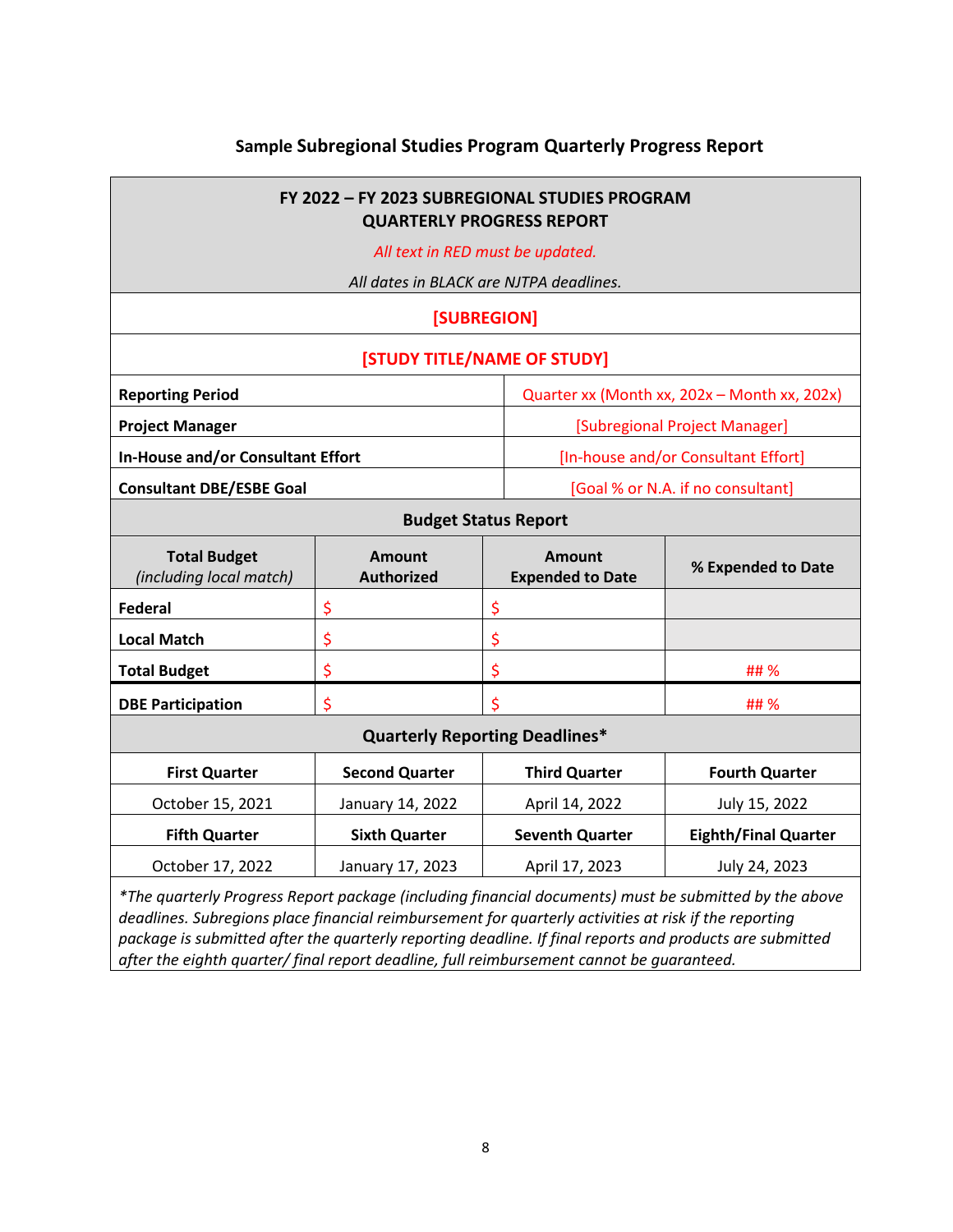| <b>Schedule</b><br>The separate Project Gantt Chart must also be updated quarterly.<br>All work must be performed within the grant performance period. Costs incurred prior to July 1, 2021 and<br>after June 30, 2023 are not eligible for reimbursement |                                                                                                                                                                                                                                  |                                                               |  |  |  |
|-----------------------------------------------------------------------------------------------------------------------------------------------------------------------------------------------------------------------------------------------------------|----------------------------------------------------------------------------------------------------------------------------------------------------------------------------------------------------------------------------------|---------------------------------------------------------------|--|--|--|
| <b>Milestone</b><br>(Add additional milestones at<br>project start as needed)                                                                                                                                                                             | <b>Estimated</b><br><b>Completion Date</b><br>(Recommended schedule provided in red.<br>Replace with study specific estimated<br>completion dates in black no later than the<br>study kickoff or consultant kickoff<br>meeting.) | <b>Actual</b><br><b>Completion Date</b><br>(Update quarterly) |  |  |  |
| Authorized Study Start Date                                                                                                                                                                                                                               | July 1, 2021                                                                                                                                                                                                                     | July 1, 2021                                                  |  |  |  |
| Kick-off Meeting with NJTPA                                                                                                                                                                                                                               | July 1 - September 30, 2021                                                                                                                                                                                                      | Insert date                                                   |  |  |  |
| Draft RFP to NJTPA                                                                                                                                                                                                                                        | April 1 - July 31, 2021                                                                                                                                                                                                          | Insert date                                                   |  |  |  |
| <b>Consultant RFP Issued</b>                                                                                                                                                                                                                              | July 1 - December 30, 2021                                                                                                                                                                                                       | Insert date                                                   |  |  |  |
| <b>Consultant Contract</b><br>Awarded/Executed                                                                                                                                                                                                            | September 1, 2021 - February 1, 2022                                                                                                                                                                                             | Insert date                                                   |  |  |  |
| Kick-off Meeting with Successful<br>Consultant                                                                                                                                                                                                            | September 1, 2021 - February 1, 2022                                                                                                                                                                                             | Insert date                                                   |  |  |  |
| Technical Memorandum #1 - Data<br><b>Collection Summary Report (Insert</b><br>Task Name)                                                                                                                                                                  | Month xx, 20xx                                                                                                                                                                                                                   | Insert date                                                   |  |  |  |
| Technical Memorandum #2 - Technical<br><b>Analysis</b>                                                                                                                                                                                                    | Month xx, 20xx                                                                                                                                                                                                                   | Insert date                                                   |  |  |  |
| Technical Memorandum #3 - Plan<br>Development                                                                                                                                                                                                             | Month xx, 20xx                                                                                                                                                                                                                   | Insert date                                                   |  |  |  |
| Draft Report Due to TAC/SAC for<br>Review                                                                                                                                                                                                                 | March 17 - March 31, 2023                                                                                                                                                                                                        | Insert date                                                   |  |  |  |
| Final TAC/SAC meeting                                                                                                                                                                                                                                     | March 31, 2023                                                                                                                                                                                                                   | Insert date                                                   |  |  |  |
| Final Report due to NJTPA (This is a last<br>review by NJTPA only)                                                                                                                                                                                        | April 28, 2023                                                                                                                                                                                                                   | Insert date                                                   |  |  |  |
| Reconciled Final Report due to NJTPA<br>and all final deliverables                                                                                                                                                                                        | May 31, 2023                                                                                                                                                                                                                     | Insert date                                                   |  |  |  |
| <b>Conclusion of Consultant Contract</b>                                                                                                                                                                                                                  | June 30, 2023                                                                                                                                                                                                                    | Insert date                                                   |  |  |  |
| Subregional Sub-Contract & Study<br><b>Completion Date</b>                                                                                                                                                                                                | June 30, 2023                                                                                                                                                                                                                    | June 30, 2023                                                 |  |  |  |
| <b>Project Description</b>                                                                                                                                                                                                                                |                                                                                                                                                                                                                                  |                                                               |  |  |  |
| [Insert a brief description of the project that was provided in the UPWP.]                                                                                                                                                                                |                                                                                                                                                                                                                                  |                                                               |  |  |  |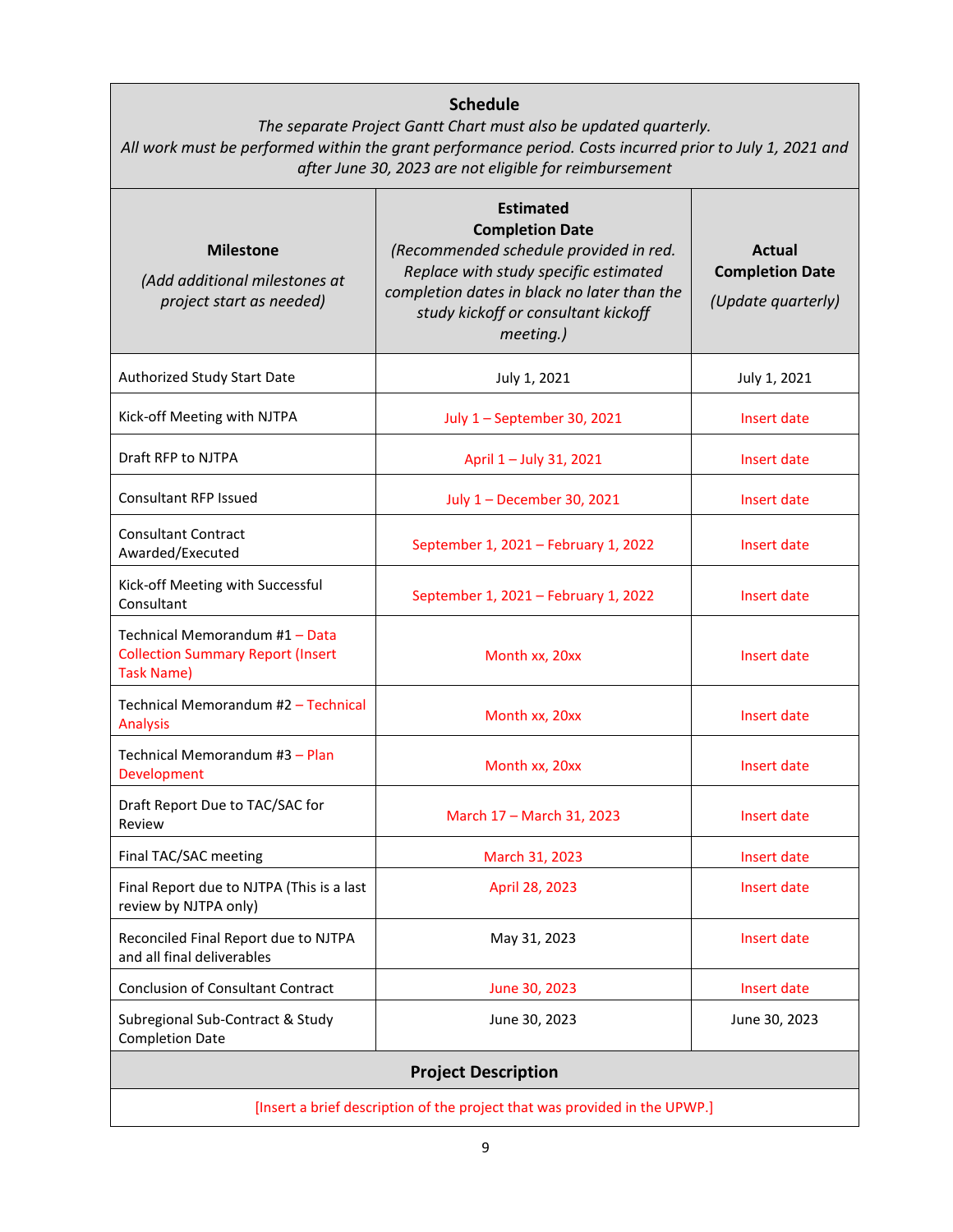#### **Goals and Objectives**

#### [Insert the project's goal and objectives that were provided in the UPWP.]

#### **Progress & Milestones by Task**

*Briefly list - by task - all significant progress and milestone events (with dates) completed in the reporting period. All task activities performed by the Subregion and the consultant must be addressed in each quarterly report, even if no work was done on a particular task for the current reporting period. Exclude work and progress completed in previous quarters. Provide the cumulative percent of work completed to date by task, and the total percent of work completed to date. Add additional tasks at project start, as needed.*

| <b>Task</b>                                                                                                                   | <b>Progress &amp; Milestones This Quarter</b>                                                                                                                                                                                                                                                                                                                | % Completed<br>to Date |
|-------------------------------------------------------------------------------------------------------------------------------|--------------------------------------------------------------------------------------------------------------------------------------------------------------------------------------------------------------------------------------------------------------------------------------------------------------------------------------------------------------|------------------------|
| Task 1 - Project<br>Management                                                                                                | • A consultant kick-off meeting was held on December 13, 2021<br>(name parties present and agenda discussed).                                                                                                                                                                                                                                                | 38%                    |
| Task 2A - Outreach<br>and Partnerships                                                                                        | • The County conducted a series of focus group meetings with<br>educators, municipal officials, non-profits and business owners<br>(briefly describe meeting goals and objectives).<br>• A TAC meeting was held on March 29, 2022, to discuss the feedback<br>collected from the focus groups and the results of the consultant's<br>data collection effort. | 60%                    |
| Task 2B - Data<br><b>Collection and Review</b>                                                                                | • The data collection task was completed during this quarter.<br>• The consultant (insert consultant work completed this quarter).<br>• A technical memorandum summarizing all data collected was<br>submitted by the consultant on March 29, 2022 (include if this<br>report is in draft or completion form).                                               |                        |
| Task 2C - Equity<br>Assessment                                                                                                | • The data was collected, and traditionally underserved populations<br>were identified.                                                                                                                                                                                                                                                                      |                        |
| Task 3 - Data Analysis<br>and Mapping                                                                                         | • No work was completed for this task during this quarter. Technical<br>analysis work is scheduled to begin in the fourth quarter.                                                                                                                                                                                                                           |                        |
| Task 4 - Study<br>• No work was completed for this task during this quarter.<br><b>Findings and</b><br><b>Recommendations</b> |                                                                                                                                                                                                                                                                                                                                                              | 0%                     |
| Task 5 - Final Report<br>and Final Deliverables                                                                               | • No work was completed for this task during this quarter.                                                                                                                                                                                                                                                                                                   |                        |
|                                                                                                                               | <b>Total Percent of Study Work Completed to Date</b>                                                                                                                                                                                                                                                                                                         | 33%                    |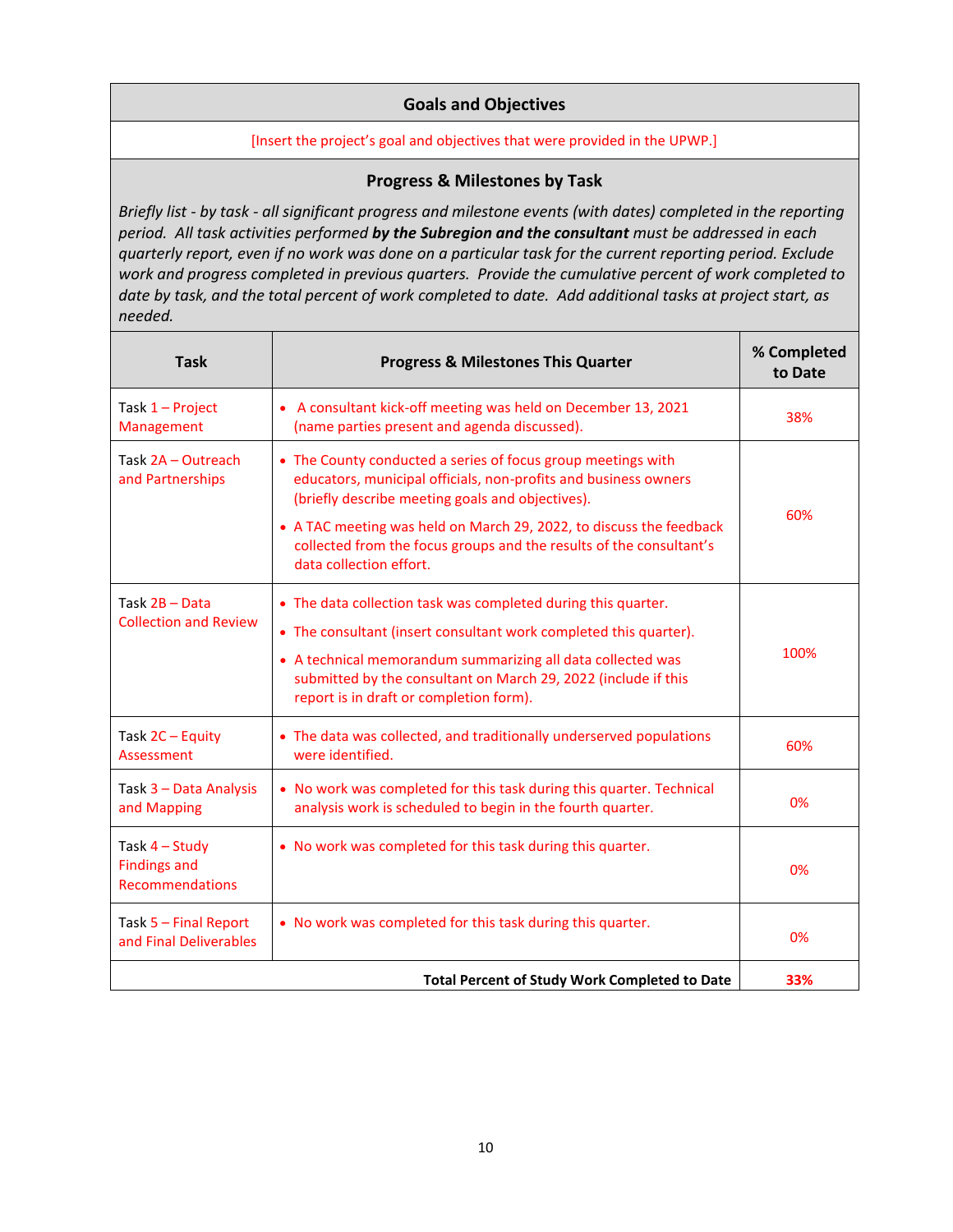#### **Products & Outcomes**

*List all interim and final products and outcomes completed this quarter.*

Completion of public outreach focus group meetings (describe advertisement methods, number of participants, dates, etc.).

Technical Memorandum #1 – Data Collection Summary Report Finalized

#### **Comments**

*Note any work program revisions. Fully explain any budget variance greater than 10%, between the % of work completed and the % of budget expended. Note if project is on schedule, or behind or ahead of schedule. Note any problems encountered with any aspect of the study such as administrative, project management, budget, schedule, public response, methodology, product delivery etc. Also note any action being undertaken to address the problem. Briefly note impacts of any work accomplished this quarter.*

The study is on schedule and within budget.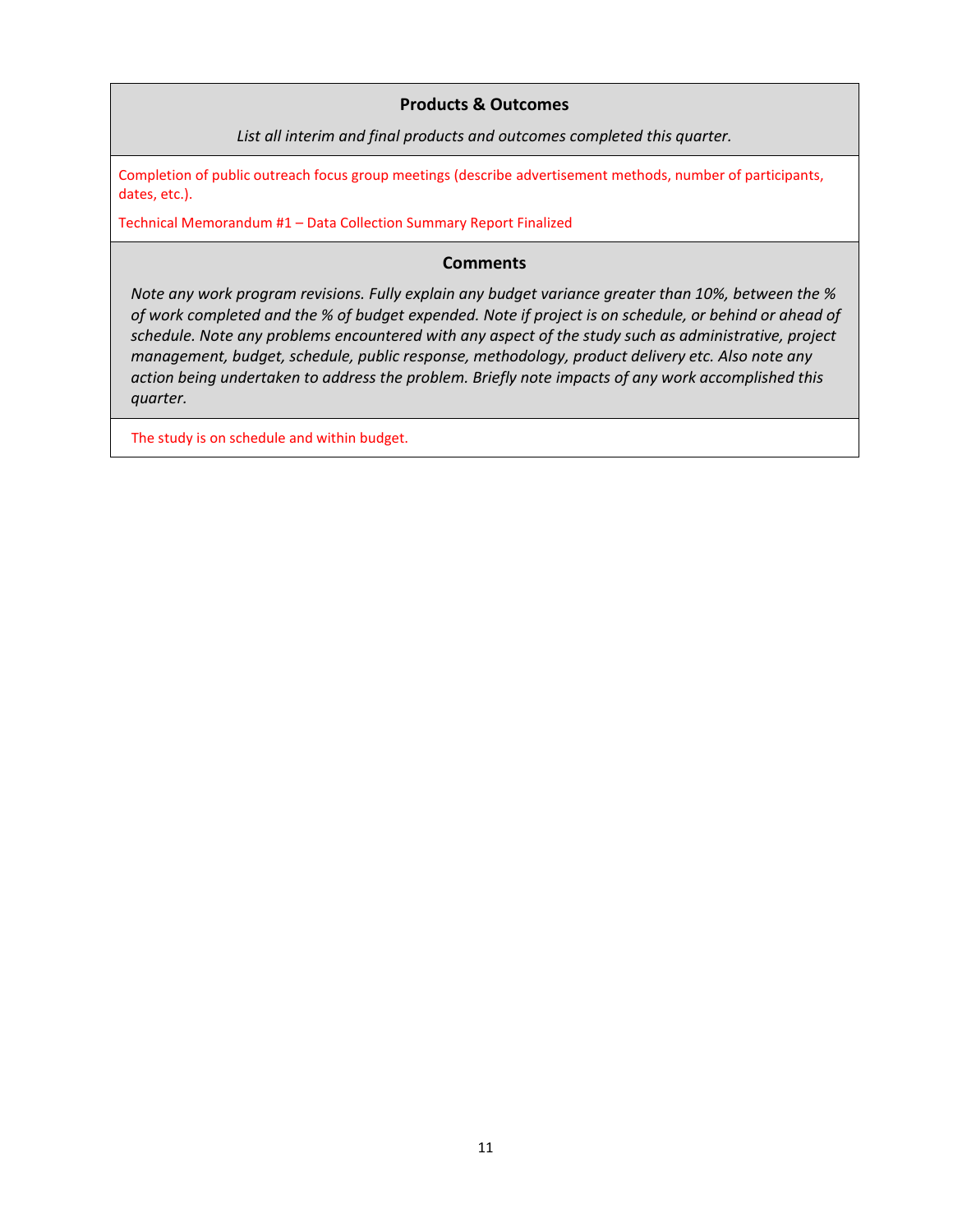## **Sample Subregional Studies Program Project Schedule**

**FY 2022 – FY 2023 SUBREGIONAL STUDIES PROGRAM** 

#### **STUDY TITLE SUBREGION**

#### **Subregional Studies Program Grant Performance Period (July 1, 2021 - June 30, 2023) PROJECT GANTT CHART**

|                                      |                                                                                                                                                                                                                                                                                                                                                                                                                                                                              | FY 2021           |                     | FY 2022           | $\frac{1}{2}$ $\frac{1}{2}$ $\frac{1}{2}$ $\frac{1}{2}$ $\frac{1}{2}$ $\frac{1}{2}$ $\frac{1}{2}$ $\frac{1}{2}$ $\frac{1}{2}$ $\frac{1}{2}$ $\frac{1}{2}$ $\frac{1}{2}$ $\frac{1}{2}$ $\frac{1}{2}$ $\frac{1}{2}$ $\frac{1}{2}$ $\frac{1}{2}$ $\frac{1}{2}$ $\frac{1}{2}$ $\frac{1}{2}$ $\frac{1}{2}$ $\frac{1}{2}$<br>FY 2023 |                    |                     |                   |                     |                   |               |                     |
|--------------------------------------|------------------------------------------------------------------------------------------------------------------------------------------------------------------------------------------------------------------------------------------------------------------------------------------------------------------------------------------------------------------------------------------------------------------------------------------------------------------------------|-------------------|---------------------|-------------------|--------------------------------------------------------------------------------------------------------------------------------------------------------------------------------------------------------------------------------------------------------------------------------------------------------------------------------|--------------------|---------------------|-------------------|---------------------|-------------------|---------------|---------------------|
|                                      | <b>Task # - Description</b>                                                                                                                                                                                                                                                                                                                                                                                                                                                  | Prior Quarter     | 1st Quarter         | 2nd Quarter       | 3rd Quarter                                                                                                                                                                                                                                                                                                                    | 4th Quarter        | 5th Quarter         | 6th Quarter       | 7th Quarter         | 8th/Final Quarter |               | Final Qtr<br>Report |
|                                      |                                                                                                                                                                                                                                                                                                                                                                                                                                                                              | April May<br>June | July<br>Sept<br>Aug | Oct<br>Nov<br>Dec | Mar<br>Jan<br>Feb                                                                                                                                                                                                                                                                                                              | May<br>Apr<br>June | July<br>Aug<br>Sept | Oct<br>Nov<br>Dec | Mar<br>Jan -<br>Feb | Apr<br>May        | June          | July                |
| Mileston<br>$\overline{\phantom{a}}$ | Authorized Study Start Date                                                                                                                                                                                                                                                                                                                                                                                                                                                  |                   | July 1, 2021        |                   |                                                                                                                                                                                                                                                                                                                                |                    |                     |                   |                     |                   |               |                     |
|                                      | Quarterly Reports & Invoices                                                                                                                                                                                                                                                                                                                                                                                                                                                 |                   |                     | ★                 | ★                                                                                                                                                                                                                                                                                                                              | ★                  | $\star$             | ★                 | ★                   | ★                 |               | ★                   |
|                                      | RFP Development and Procurement Process                                                                                                                                                                                                                                                                                                                                                                                                                                      | April 15, 2021    |                     |                   |                                                                                                                                                                                                                                                                                                                                |                    |                     |                   |                     |                   |               |                     |
|                                      | Kick-Off Meeting with NJTPA                                                                                                                                                                                                                                                                                                                                                                                                                                                  |                   | September 15, 2021  |                   |                                                                                                                                                                                                                                                                                                                                |                    |                     |                   |                     |                   |               |                     |
|                                      | Consultant Contract Awarded/Executed                                                                                                                                                                                                                                                                                                                                                                                                                                         |                   |                     | January 1, 2022   |                                                                                                                                                                                                                                                                                                                                |                    |                     |                   |                     |                   |               |                     |
|                                      | Kick-Off Meeting with Successful Consultant                                                                                                                                                                                                                                                                                                                                                                                                                                  |                   |                     | January 1, 2022   |                                                                                                                                                                                                                                                                                                                                |                    |                     |                   |                     |                   |               |                     |
| Project Manageme                     | Draft Final Report Due to TAC/SAC for Review                                                                                                                                                                                                                                                                                                                                                                                                                                 |                   |                     |                   |                                                                                                                                                                                                                                                                                                                                |                    |                     |                   | March 17, 2023      |                   |               |                     |
|                                      | Final TAC/SAC meeting                                                                                                                                                                                                                                                                                                                                                                                                                                                        |                   |                     |                   |                                                                                                                                                                                                                                                                                                                                |                    |                     |                   | March 28, 2023      |                   |               |                     |
|                                      | Final Report due to NJTPA (subject to review)                                                                                                                                                                                                                                                                                                                                                                                                                                |                   |                     |                   |                                                                                                                                                                                                                                                                                                                                |                    |                     |                   |                     | April 28, 2023    |               |                     |
|                                      | Reconciled Final Report and all deliverables due to<br><b>NJTPA</b>                                                                                                                                                                                                                                                                                                                                                                                                          |                   |                     |                   |                                                                                                                                                                                                                                                                                                                                |                    |                     |                   |                     | May 31, 2023      |               |                     |
|                                      | Conclusion of Consultant Contract                                                                                                                                                                                                                                                                                                                                                                                                                                            |                   |                     |                   |                                                                                                                                                                                                                                                                                                                                |                    |                     |                   |                     |                   | June 30, 2023 |                     |
|                                      | Subregional Sub-Contract Study Completion Date                                                                                                                                                                                                                                                                                                                                                                                                                               |                   |                     |                   |                                                                                                                                                                                                                                                                                                                                |                    |                     |                   |                     |                   | June 30, 2023 |                     |
|                                      | Task 1 - Project Management                                                                                                                                                                                                                                                                                                                                                                                                                                                  |                   |                     |                   |                                                                                                                                                                                                                                                                                                                                |                    |                     |                   |                     |                   |               |                     |
|                                      | Task 2A - Ourtreach and Partnerships                                                                                                                                                                                                                                                                                                                                                                                                                                         |                   |                     |                   |                                                                                                                                                                                                                                                                                                                                |                    |                     |                   |                     |                   |               |                     |
| <b>Study Task Milestones</b>         | Task 2B - Data Collection and Review                                                                                                                                                                                                                                                                                                                                                                                                                                         |                   |                     |                   |                                                                                                                                                                                                                                                                                                                                |                    |                     |                   |                     |                   |               |                     |
|                                      | Task 3 - Data Analysis and Mapping                                                                                                                                                                                                                                                                                                                                                                                                                                           |                   |                     |                   |                                                                                                                                                                                                                                                                                                                                |                    |                     |                   |                     |                   |               |                     |
|                                      | Task 4 - Study Findings and Recommendations                                                                                                                                                                                                                                                                                                                                                                                                                                  |                   |                     |                   |                                                                                                                                                                                                                                                                                                                                |                    |                     |                   |                     |                   |               |                     |
|                                      | Task 5 - Final Report and Final Deliverables                                                                                                                                                                                                                                                                                                                                                                                                                                 |                   |                     |                   |                                                                                                                                                                                                                                                                                                                                |                    |                     |                   |                     |                   |               |                     |
|                                      | Contingency (10% of the study duration)                                                                                                                                                                                                                                                                                                                                                                                                                                      |                   |                     |                   |                                                                                                                                                                                                                                                                                                                                |                    |                     |                   |                     |                   |               |                     |
|                                      | All Project Management Deadline dates with circles are NJTPA recommended deadlines. Some of these dates note the end of a range of recommended schedule.<br>All work must be performed within the grant performance period. Costs incurred prior to July 1, 2021 and after June 30, 2023 are not eligible for reimbursement.<br>Legend:<br>Latest Milestone Date (Recommended)<br>Required Deadline<br>る<br>Meeting Date<br>NJTPA Project Management Recommended<br>Schedule |                   |                     |                   |                                                                                                                                                                                                                                                                                                                                |                    |                     |                   |                     |                   |               |                     |
|                                      | Proposed Timeline<br>Actual Progression of Work Completed                                                                                                                                                                                                                                                                                                                                                                                                                    |                   |                     |                   |                                                                                                                                                                                                                                                                                                                                |                    |                     |                   |                     |                   |               |                     |



Proposed Timeline<br>Actual Progression of Work Completed

12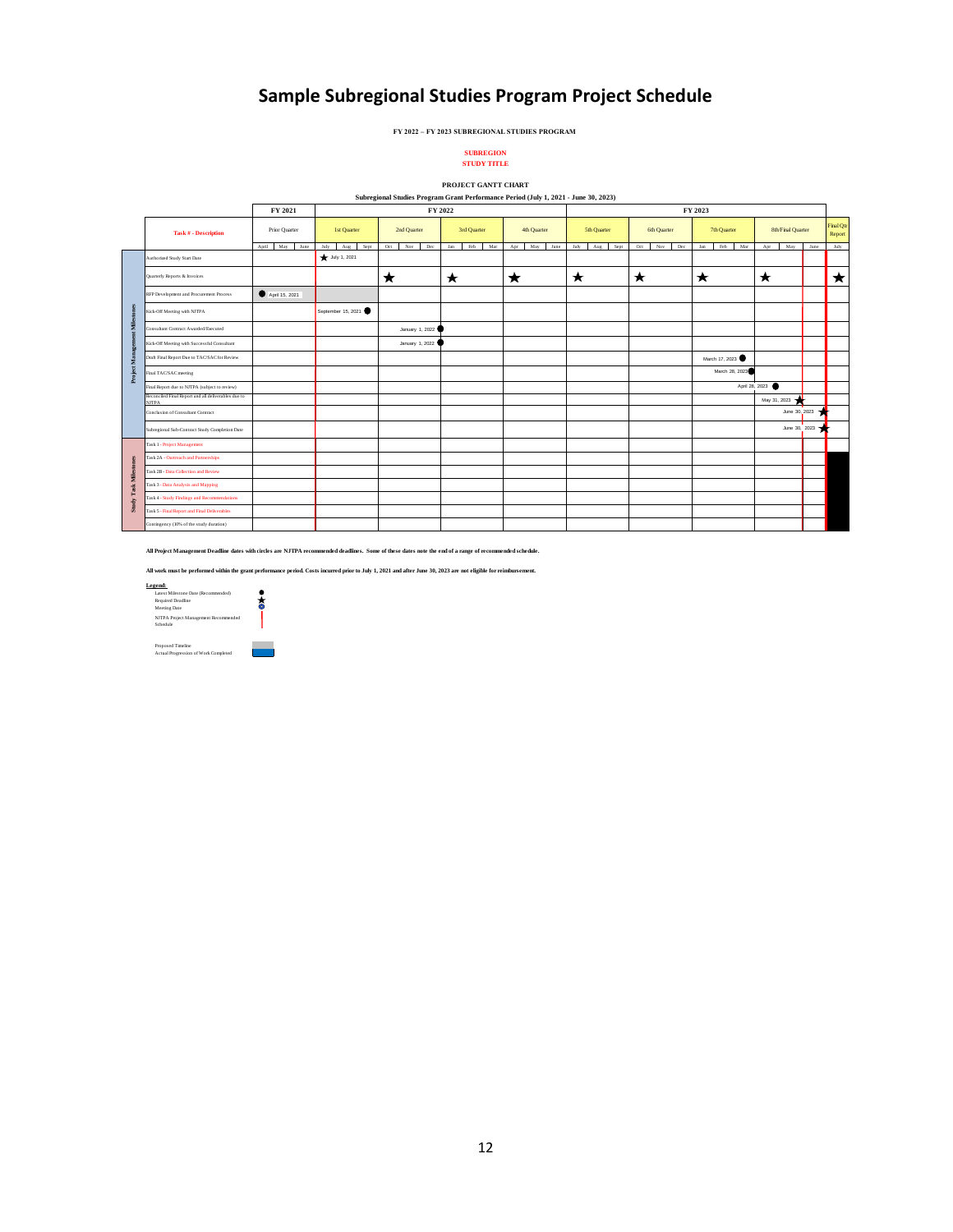#### **SAMPLE CONSULTANT PROGRESS REPORT TEMPLATE**

| Study:                 |  |  |
|------------------------|--|--|
| Consultant:            |  |  |
| <b>Invoice Number:</b> |  |  |
| <b>Invoice Period:</b> |  |  |

### **Overall Project Status / Description of Work Completed This Period**

This section should describe the work activities undertaken during the reporting period organized by task. The level of detail included in the narrative should be commensurate with the reimbursement request. Include reference to specific meeting dates where appropriate. Activities should be listed in bullet format.

#### *Task 1 – Project Management*

- Kick off meeting held on…
- Contract invoicing, and general coordination.

#### *Task 2A – Outreach and Partnerships*

• No activity this period.

#### *Task 2B – Data Collection and Review*

• No activity this period.

#### *Task 2C – Equity Assessment*

No activity this period.

#### *Task 3 – Data Analysis and Mapping*

• No activity this period.

#### *Task 4 – Study Findings and Recommendations*

• No activity this period.

#### *Task 5 – Final Report and Final Deliverables*

• No activity this period.